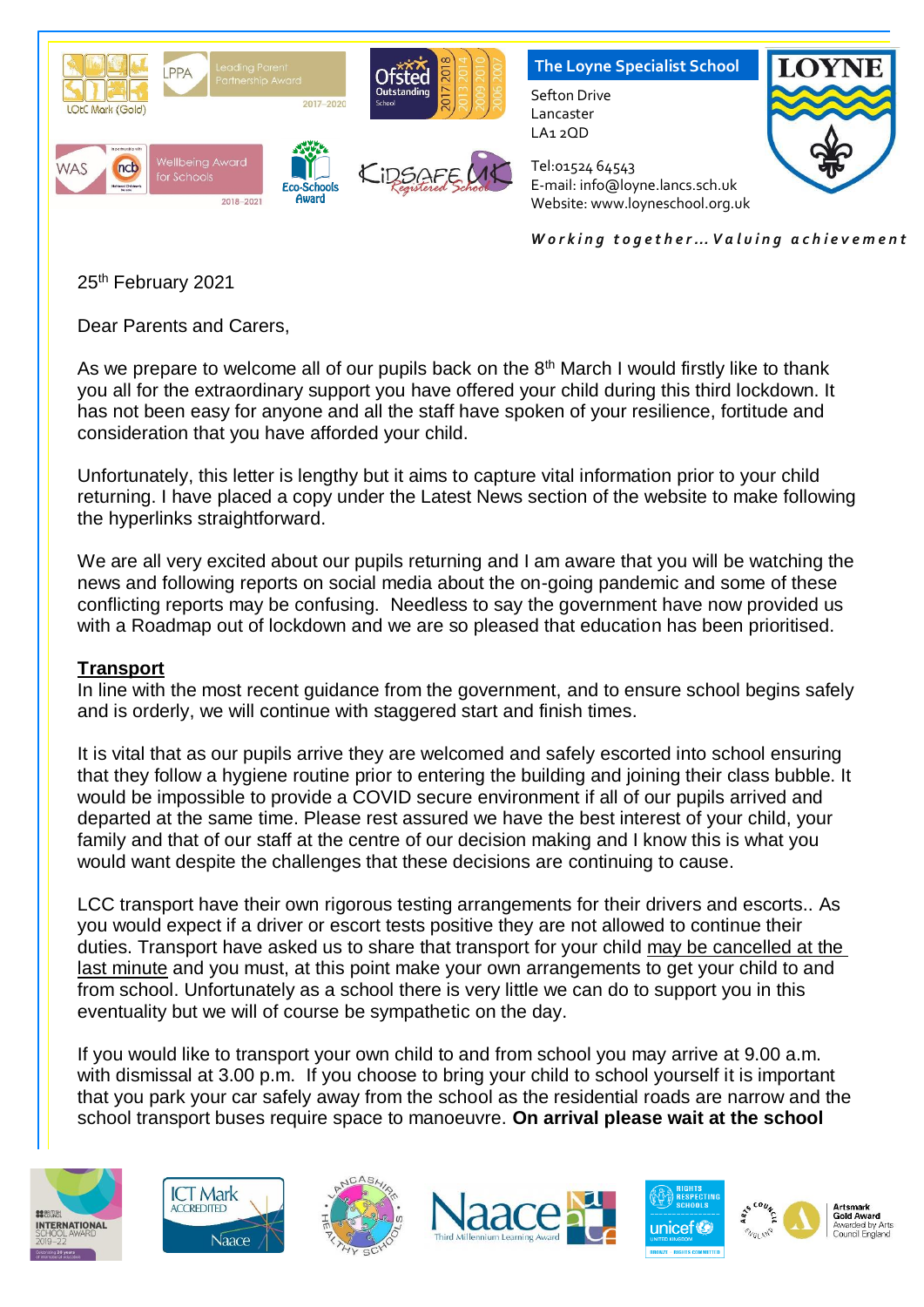**pedestrian entrance and keep 2 meters apart as noted in the signage**. Staff will be ready to collect your child at 9.00 a.m. but no sooner as they have COVID security measures to complete before pupils arrive.

It is important that we know if you are transporting your own child so we can be there to collect them this must be shared with your child's class teacher in your regular communication next week.

In order to support staff and keep our school environment as COVID Secure as possible please refrain from sending any items into school other than those which are **essential**. If you send in pads for your child these must be in an unopened pack. Can I also request that your child is provided with a backpack if they need to bring in any items including a packed lunch? This allows them to leave transport hands free so they can use the hand sanitiser before entering school. This is a teachable moment and staff need their hands free too, to support your child.

# **Masks**

Masks are now widely available and are becoming a common sight on children across the land. As you will know, for those with learning disabilities, the wearing of a face covering on transport is not mandatory. However, I would encourage you to continue to promote them. Our website houses a helpful video which we hope will help normalise the wearing of masks at certain times, in school<https://www.loyneschool.org.uk/schoolclosure-wholeschool/>(See Support for you and your Family - Support for your children). If you require any further support with this please speak to your child's teacher.

If your child is comfortable in wearing a mask and you are planning for them to wear one on transport please note the following:

- The mask worn to school will be removed on entry and placed in a plastic bag.
- A second mask will need to be provided for the homeward journey.

### **It would be helpful if you could provide a small container /sealable plastic bag with the spare mask and a further plastic bag inside. This will help staff at the start and end of the day.**

You may be aware from the most recent updates that the government are now advising that secondary age pupils and above should wear a mask at all times, including in the classroom. Whilst, as stated above, our pupils are exempt, if you are the parent of an older child and you want your child to remain in a mask all day please do let us know so this can be discussed.

# **Lateral Flow Testing (LFT)**

Lateral Flow Tests (LFT) are similar to tests provided at a drop in centre (nasal and throat swabs) but they only take 30 minutes to provide a result. In this way anyone with asymptomatic (the person does not feel ill) symptoms can be told to self-isolate. As you will be aware the government have placed great emphasis on the availability of LFT's in school. As I shared with you earlier in the year we do not feel that testing our pupils is in their best interest. Many will be scared of the invasive procedure, others may go into crisis and they all will struggle to understand the purpose of the test. At this moment in time we will continue to provide all staff with LFT but we will not test pupils.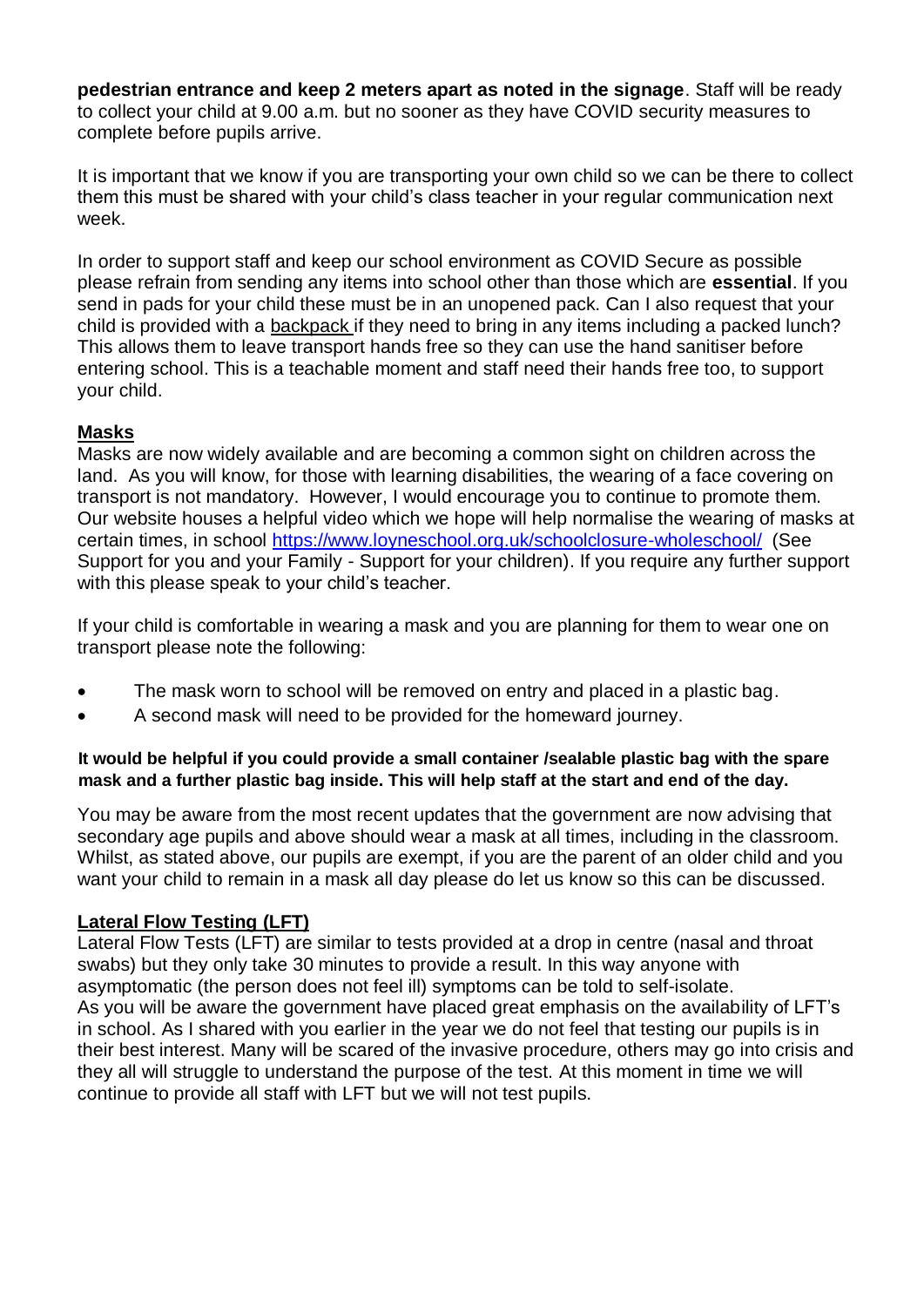## **Uniform**

All pupils will be expected to wear full uniform from the  $8<sup>th</sup>$  March. Please ensure that you make every effort to keep your child's uniform freshly laundered although it is no longer necessary to have a clean uniform every day. The uniform rules will revert to our previous high expectations so please begin to prepare for this. Expectations can be found here <https://www.loyneschool.org.uk/uniform/>

### **Attendance**

Since November I have taken a pragmatic and hopefully fair approach to attendance. However it is very clear that the government now wish to see all children back in school full time from the 8<sup>th</sup> March, attendance will become mandatory again. Guidance states:

'*The usual rules on school attendance apply to all pupils including:* 

- *parents' duty to secure their child's regular attendance at school (where the child is a registered pupil at school, and they are of compulsory school age)*
- *the ability to issue sanctions, including fixed penalty notices in line with local authorities' codes of conduct'*

I understand that for some of you this will be a challenge as you may have your own concerns about the risk to a family members health. Current medical advice is that even if a member of the family is Clinically Extremely Vulnerable (CEV) your child can still attend school. I would urge you to work with staff to ensure your child begins to access school and work towards full time attendance after Easter. At all times we will support your effort and keep communication open. If you are aiming for full attendance then I will not use any legislative powers until after the Easter holiday.

[https://assets.publishing.service.gov.uk/government/uploads/system/uploads/attachment\\_data](https://assets.publishing.service.gov.uk/government/uploads/system/uploads/attachment_data/file/963557/Additional_operational_guidance_for_special_schools__special_post-16_institutions_and_alternative_provision.pdf) [/file/963557/Additional\\_operational\\_guidance\\_for\\_special\\_schools\\_\\_special\\_post-](https://assets.publishing.service.gov.uk/government/uploads/system/uploads/attachment_data/file/963557/Additional_operational_guidance_for_special_schools__special_post-16_institutions_and_alternative_provision.pdf)[16\\_institutions\\_and\\_alternative\\_provision.pdf](https://assets.publishing.service.gov.uk/government/uploads/system/uploads/attachment_data/file/963557/Additional_operational_guidance_for_special_schools__special_post-16_institutions_and_alternative_provision.pdf)

### **Visits to school**

Our school is operating a Social Bubble model which means all pupils and staff, to the best of our ability, are kept in a small bubble with no contact with the wider school. This is to ensure that if any one person or child shows signs of the virus we are able to clearly identify those who they have come into contact with. The less interpersonal contacts a child and adult can have the safer they will be. It is for this reason that we will not be accepting any visitors to school for the foreseeable future other than those deemed as essential, e.g. therapists supporting our pupils, contractors for repair.

If you wish to speak to a member of staff, over and above a usual phone call, we will utilise Zoom. If your child is ill whilst in school (for any reason) you will be contacted in the usual manner and you must arrange to pick them up immediately.

### **COVID symptoms**

Please note the following: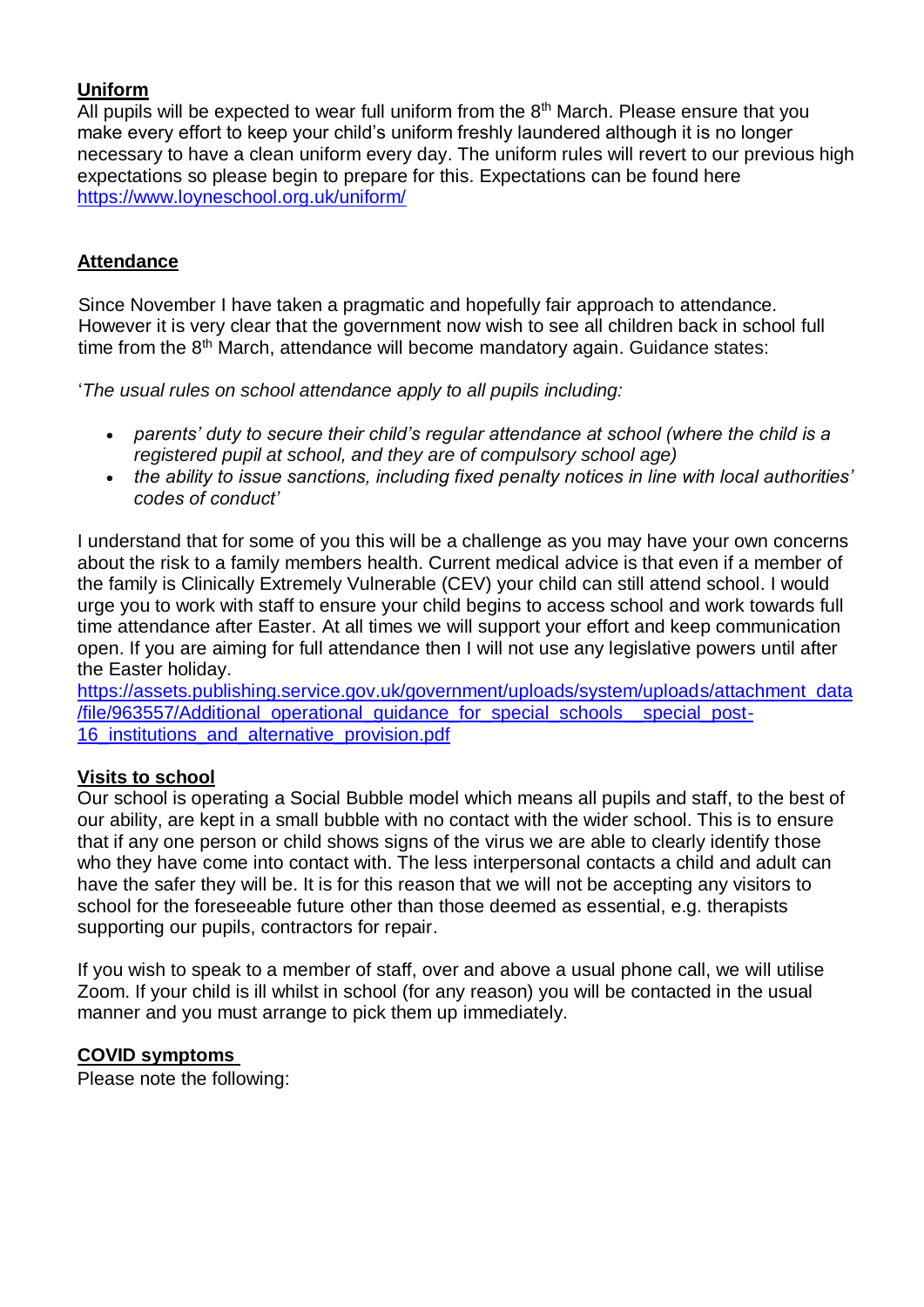The main symptoms of coronavirus (COVID-19) are:

- a high temperature this means you feel hot to touch on your chest or back (you do not need to measure your temperature)
- a new, continuous cough this means coughing a lot for more than an hour, or 3 or more coughing episodes in 24 hours (if you usually have a cough, it may be worse than usual)
- a loss or change to your sense of smell or taste this means you've noticed you cannot smell or taste anything, or things smell or taste different to normal – this may be difficult to ascertain from your child

Please **DO NOT** send your child to school if they exhibit any of the symptoms above. If you have needed to administer **paracetamol or any pain killer** then you must let school know we will discuss if it is safe to send your child in.

If you, a member of your family or your child have any of the main symptoms of coronavirus or you feel unwell with other symptoms such as a persistent headache or diarrhoea, you must immediately;

book test <https://www.gov.uk/guidance/coronavirus-covid-19-getting-tested>

 Stay at home and do not have visitors until you get your test result – only leave your home to have a test <https://www.nhs.uk/conditions/coronavirus-covid-19/self-isolation-and-treatment/>

Anyone you live with, and anyone in your support / childcare bubble, must also stay at home until you get your result.

If your child displays symptoms in school they will be isolated with a member of staff in full PPE. We will call you and you must come to pick your child up as soon as possible. From this point you will need to follow the steps above.

It is critical that you **immediately** inform us of the outcome of a COVID test (whether positive or negative) for your child or anyone in your household or bubble. If a positive result for a pupil is received we will need to rapidly identify and isolate all close contacts at school.

Please note, in some circumstances we may need to suspend a social bubble for a short period of time. If this is the case we will, as per government guidance, provide blended learning.

Our website has a vast array of information to support you and your child at this time and very soon our updated Risk Assessment will be available on the home page. <https://www.loyneschool.org.uk/>

Finally, after a long and difficult winter I do hope you share our optimism for the spring. All our lives have been affected in one way or another and we have all adapted to what has become the new normal. As we prepare to welcome your child back to school we do so knowing that we can begin to bring normality to their days and engage them further in the wonderful world